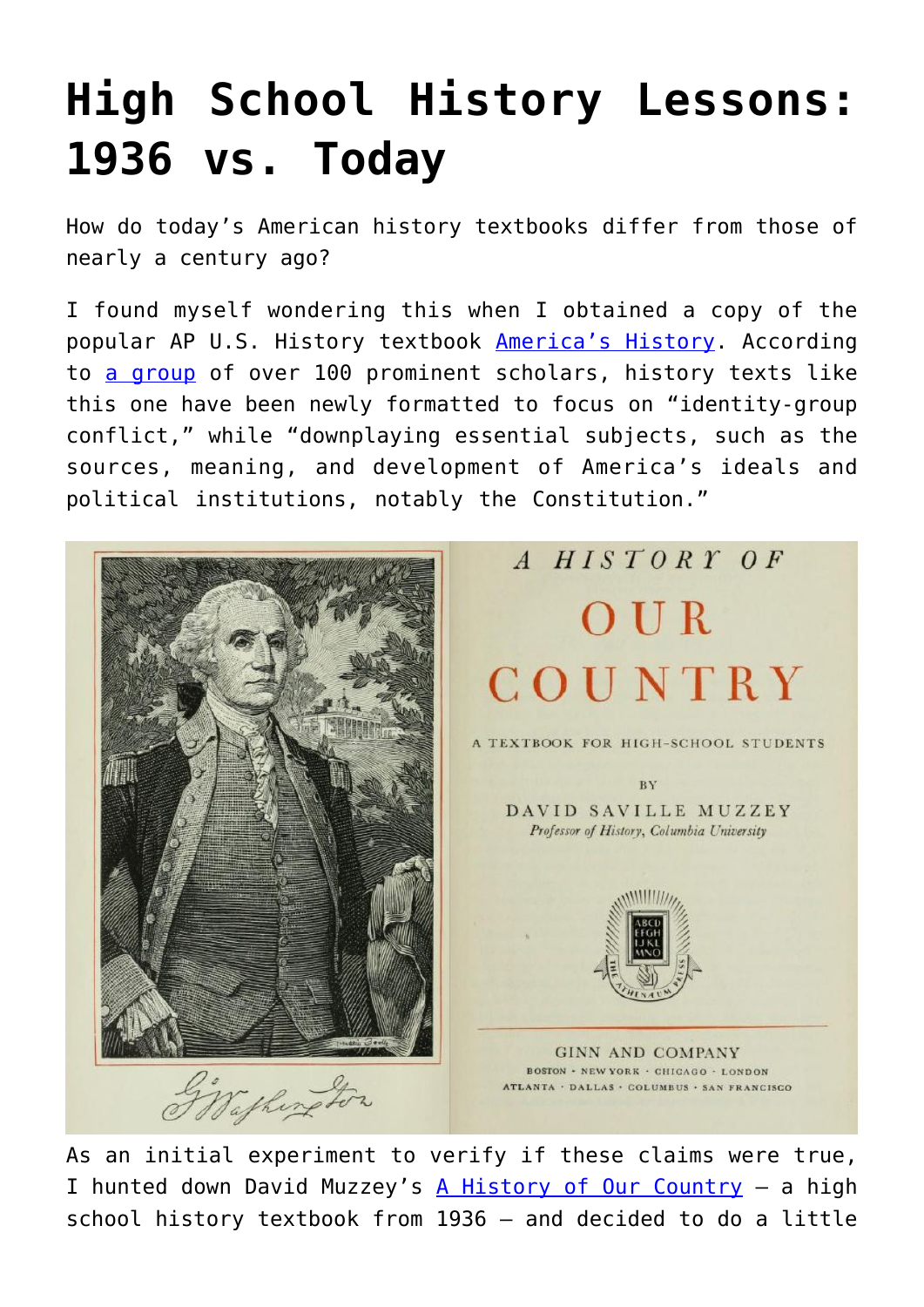comparison on the passages which describe America's Constitutional Convention.

## **1936 Textbook:**

*"The Great Convention. Rhode Island alone refused to respond to the call. The other states sent a group of men who have not been surpassed in character and ability by anybody of equal size in the world's history. From Virginia came Washington (who was unanimously chosen president of the convention), Governor Edmund Randolph, James Madison, and George Mason. Pennsylvania sent Benjamin Franklin, James Wilson, and Robert and Gouverneur Morris. Roger Sherman and Oliver Ellsworth came from Connecticut; Elbridge Gerry and Rufus King from Massachusetts; John Rutledge and the Pinckneys from South Carolina; John Dickinson from Delaware; and Alexander Hamilton from New York. Some of the men who had been in the front rank in the struggle for independence were absent. John Adams and Thomas Jefferson were abroad, serving as ministers to England and France. Patrick Henry and Sam Adams were both opposed to strengthening the central government. They feared that liberty would be in danger if the states parted with some of their power, while most of the men in the convention feared rather such disorders as Shays' Rebellion and the danger to property from the radical democrats."*

## **2014 Textbook:**

## *"The Philadelphia Convention*

*In May 1787, fifty-five delegates arrived in Philadelphia. They came from every state except Rhode Island, where the legislature opposed increasing central authority. Most were strong nationalists; forty-two had served in the Confederation Congress. They were also educated and propertied: merchants, slaveholding planters, and 'monied men.' There were no artisans, backcountry settlers, or*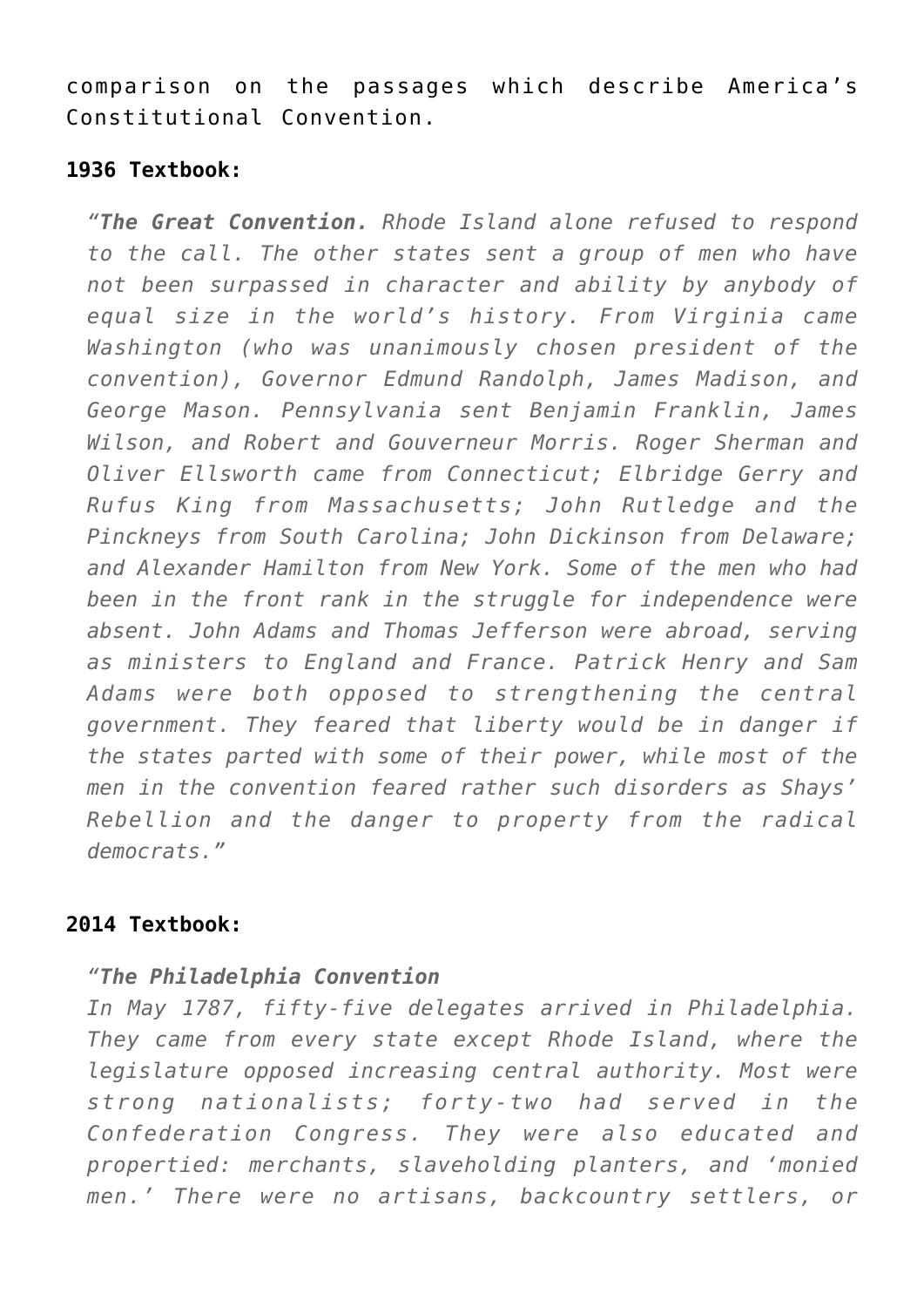*tenants, and only a single yeoman farmer.*

*Some influential Patriots missed the convention. John Adams and Thomas Jefferson were serving as American ministers to Britain and France, respectively. The Massachusetts General Court rejected Sam Adams as a delegate because he opposed a stronger national government, and his fellow firebrand from Virginia, Patrick Henry, refused to attend because he 'smelt a rat.'*

*The absence of experienced leaders and contrary-minded delegates allowed capable younger nationalists to set the agenda. Declaring that the convention would 'decide for ever the fate of Republican Government,' James Madison insisted on increased national authority. Alexander Hamilton of New York likewise demanded a strong central government to protect the republic from 'the imprudence of democracy.'"*

After reading both passages, I noticed several subtle, but important, differences:

**Facts** – The 1936 passage takes great pains to list a number of the Convention's delegates by name, mentioning some who are well-known, such as George Washington and Benjamin Franklin, and some who are more obscure, including John Rutledge, John Dickinson, and others.

By contrast, the 2014 passage simply mentions that there were "fifty-five" delegates, and then notes several big names who did not take part in the Convention.

While brevity is certainly a need in a large modern textbook, treating the Convention delegates as a whole downplays the fact that the founders were real individuals who gave of their time and talent to form a great nation. The 1936 text seems to recognize this fact by giving students a broader view of the lives responsible for the formation of the Constitution.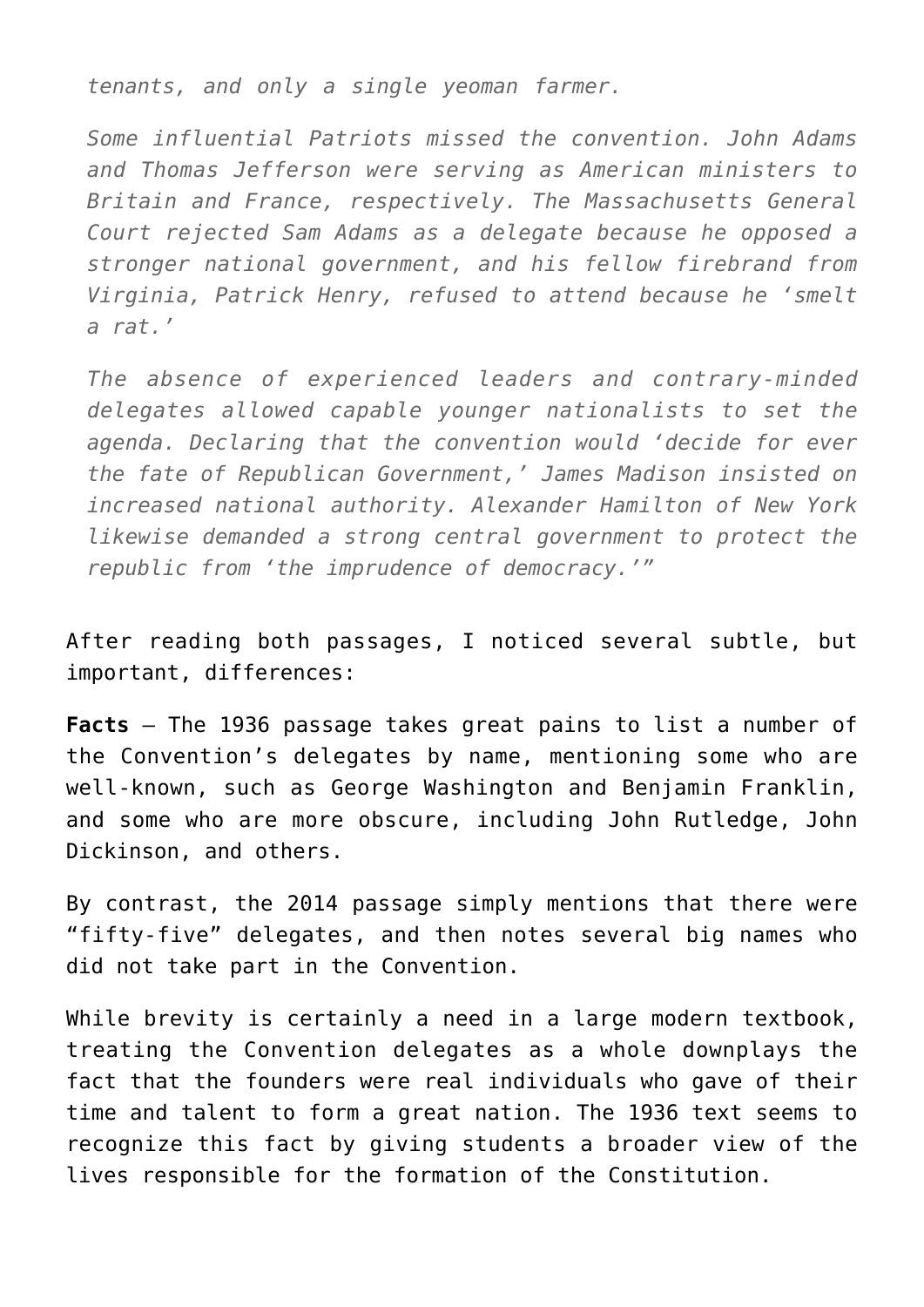**Portrayal** – While both passages are quite similar, the way in which the Constitutional Convention delegates are portrayed is quite different. The 1936 text praises the delegates as "men who have not been surpassed in character and ability by anybody of equal size in the world's history."

The 2014 text, however, puts a negative spin on the founders, noting that the delegates "were also educated and propertied: merchants, slaveholding planters, and 'monied men.' There were no artisans, backcountry settlers, or tenants, and only a single yeoman farmer."

It's true that many of America's founders were well-educated and, in some cases, well-to-do. But by describing America's founders as "the elite"  $-$  and by implication, bad  $-$  do we discourage the next generation from striving after success in the academic and working world? Additionally, do we diminish the genuinely admirable accomplishments of those who formed our nation? It seems quite probable that we do.

**Worldview** – Finally, the two texts have subtly different undertones concerning the American system of government. The older text seems to take a distinctly federalist point of view on the activities of the Constitutional Convention by presenting the fears which inspired Sam Adams and Patrick Henry to oppose a centralized government as rational and reasonable.

Instead of upholding federalism, the modern text denounces nationalism. Such an editorial choice seems to coincide with the new AP history framework which "downplays American citizenship and American world leadership in favor of a more global and transnational perspective."

So are the history concepts we teach today's high school students different from those taught nearly a century ago? While it's unfair to draw too strong of a conclusion from this one example, it does seem that the 2014 text certainly backs